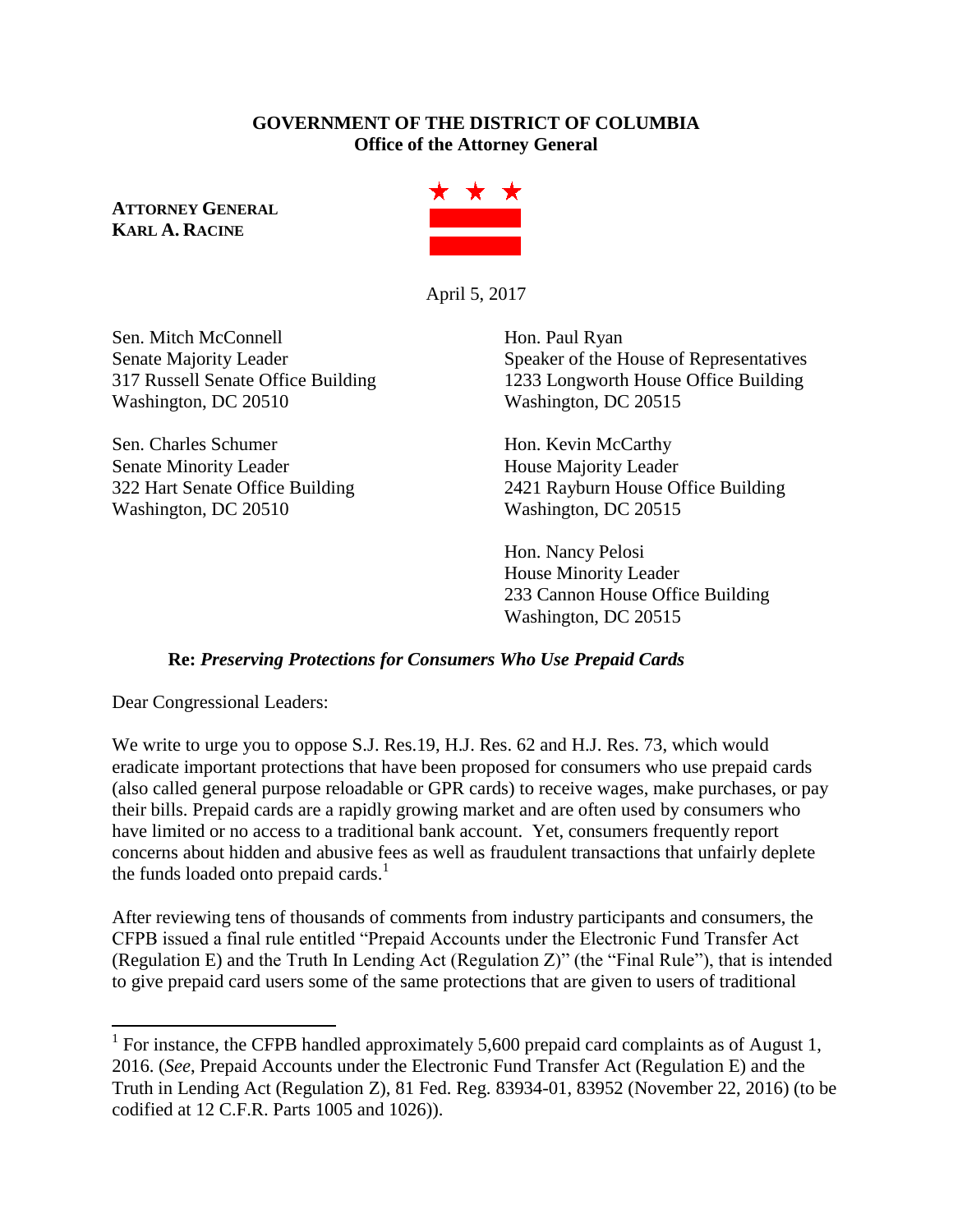banking and credit products by, among other things, protecting prepaid card users against fraud and unauthorized charges, making the fees associated with prepaid cards more transparent, and limiting the abusive use of overdraft fees. The Final Rule was scheduled to go into effect on October 1, 2017, although the CFPB has now proposed that the effective date be delayed until April 1, 2018 to, among other things, "allow an opportunity for the [CFPB] to assess whether any additional adjustments to the [Final] Rule are appropriate" and allow "industry participants [to] address certain packaging-related logistical issues for prepaid accounts that are sold at retail locations."<sup>2</sup> The CFPB's careful approach to implementation demonstrates its dedication to crafting a rule that protects consumers and encourages a thriving, responsible industry.

For reasons more fully set forth below, as the chief consumer law enforcement agencies in our states, we urge you to oppose S.J. Res.19, H.J. Res. 62 and H.J. Res. 73, so that our citizens will be protected from unfair, deceptive, and abusive practices by some actors in the prepaid card industry.

# *The Prepaid Card Industry*

Prepaid cards are among the fastest growing consumer financial products in the United States. According to the Federal Deposit Insurance Corporation ("FDIC"), nearly 10 percent of *all* households in 2015 used prepaid cards.<sup>3</sup> And, in 2013, the FDIC reported that 27.1% of unbanked households - those without traditional bank accounts - used prepaid cards.<sup>4</sup> Thus, a significant segment of the population uses prepaid cards. Such cards can be a lifeline for consumers shut out of the conventional banking system. Consumers use prepaid cards to receive direct deposits and manage their money. In that regard, a prepaid card can operate like a bank account debit card for consumers without an individual bank account. Funds from consumers who pay for prepaid cards are pooled in a joint account in a bank or non-bank entity. These cards are particularly attractive to consumers who have trouble with bank overdraft fees or have impaired credit, since prepaid cards are generally designed not to overdraft.

## *Prepaid card fees*

 $\overline{\phantom{a}}$ 

Prepaid card users can incur significant fees. Unfortunately, these fees are not well disclosed and are often unknown to consumers. For example, a 2014 report by the non-partisan Pew Charitable Trusts estimated that the median consumer using one of the 66 major prepaid cards incurs fees of  $$10$  to  $$30$  each month.<sup>5</sup> A nonprofit organization representing the interests of restaurant workers submitted information to the CFPB that it gathered from a survey of 200 people employed by a

<sup>&</sup>lt;sup>2</sup> See Prepaid Accounts Under the Electronic Fund Transfer Act (Regulation E) and the Truth in Lending Act (Regulation Z); Delay of Effective Date, 82 FR 13782, 13782 (March 15, 2017). <sup>3</sup> 2015 FDIC National Survey of Unbanked and Underbanked Households, (October 20, 2016), https://www.fdic.gov/householdsurvey/2015/2015execsumm.pdf.

<sup>4</sup> 2013 *FDIC National Survey of Unbanked and Underbanked Households*, (October 2014), https://www.fdic.gov/householdsurvey/2013/2013report.pdf.

<sup>5</sup> The Pew Charitable Trusts, *Consumers Continue to Load Up on Prepaid Cards,* at 39 (Feb. 2014), http://www.pewtrusts.org/en/research-and-analysis/reports/2014/02/06/consumerscontinue-to-load-up-on-prepaid-cards (2014 Pew Study).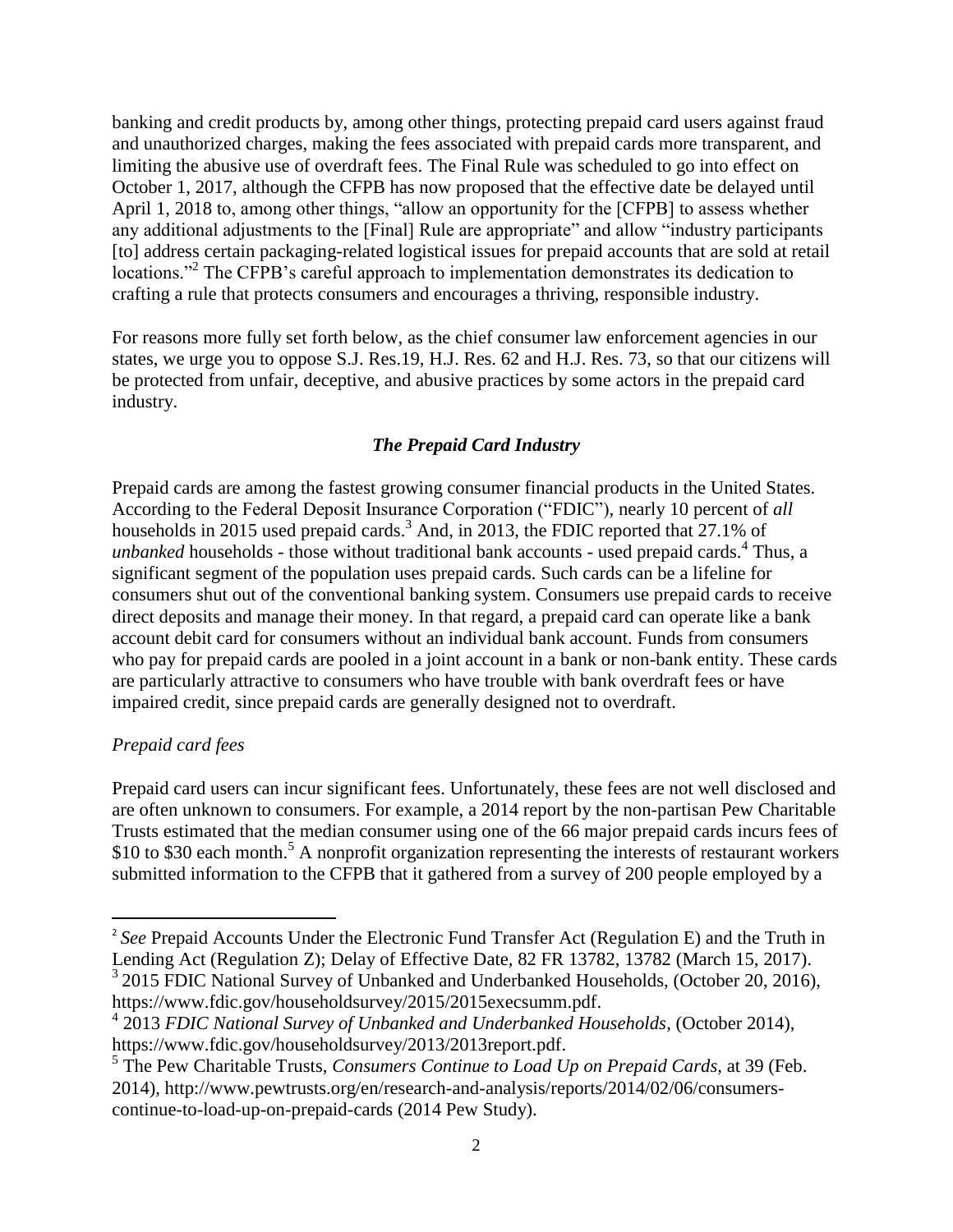company that compensates nearly half of its 140,000 hourly employees via prepaid cards. These restaurant workers incurred 10 different types of fees for transactions on their cards, including: accessing their money at an ATM (\$1.75), obtaining a replacement card (\$10.00), paying bills (\$0.99), and obtaining paper statements  $\$1.50$ ).<sup>6</sup>

It is not just the existence of these fees, but the lack of adequate disclosure of fees that causes problems for consumers. Many participants in the CFPB's pre-proposal consumer testing reported incurring fees that they did not become aware of until after they purchased their prepaid account.<sup>7</sup> The restaurant worker's survey results showed that, among other problems, 63 percent of employees surveyed reported that they were not told about all of the fees associated with their prepaid cards before they were issued and 26 percent reported not being allowed to choose an alternative method of payment.<sup>8</sup> There is no legitimate benefit to industry to hide these fees.

## *Payroll cards*

The Final Rule notes increasing concerns about payroll cards. Payroll cards are especially prevalent in industries that have many low-wage, hourly workers. The number of consumers who receive their wages on payroll cards surpassed the number of consumers paid by paper checks for the first time in 2015, and an estimated 12.2 million workers are expected to receive their wages on payroll cards by 2019, compared to an estimated 2.2 million workers who are expected to get paper checks.<sup>9</sup> The fact that some payroll card providers share program revenue with employers may create incentives to increase the fees on payroll card products at the expense of workers.<sup>10</sup> Without protections like those proposed by the CFPB, these workers lose the ability to determine how they receive their wages or effectively budget the use of their funds.

#### *Student Loans*

l

Students are also increasingly using prepaid cards to receive their Federal financial aid. The total amount of funds loaded onto general use prepaid campus cards was \$2.72 billion in 2015, and is forecasted to reach \$3.98 billion by  $2019$ .<sup>11</sup> A 2014 Government Accountability Office report noted concerns about the fees on student debit and prepaid cards, as well as the lack of ATM access and the lack of the schools' neutrality toward the card program.<sup>12</sup>

<sup>6</sup> Restaurant Opportunities Centers United, *The High Cost of Getting Paid*, (May 2016), http://rocunited.org/wp2015b/wp-content/uploads/2016/05/HighCostGettingPaid\_Report\_Web-2.pdf.

 $7\overline{8}$ 1 FR 83934-01 at 83954.

<sup>8</sup> Restaurant Opportunities Centers United, at 7.

<sup>9</sup> Aite Group LLC, *Checkmate: U.S. Payroll Cards Trump Paper Checks* (Apr. 2015).

 $10$  81 Fed. Reg. 83934-01, 83941.

 $11$  81 Fed. Reg. 83934-01, 83941.

<sup>&</sup>lt;sup>12</sup> Some of these problems were addressed in a U.S. Department of Education final rule in October 2015.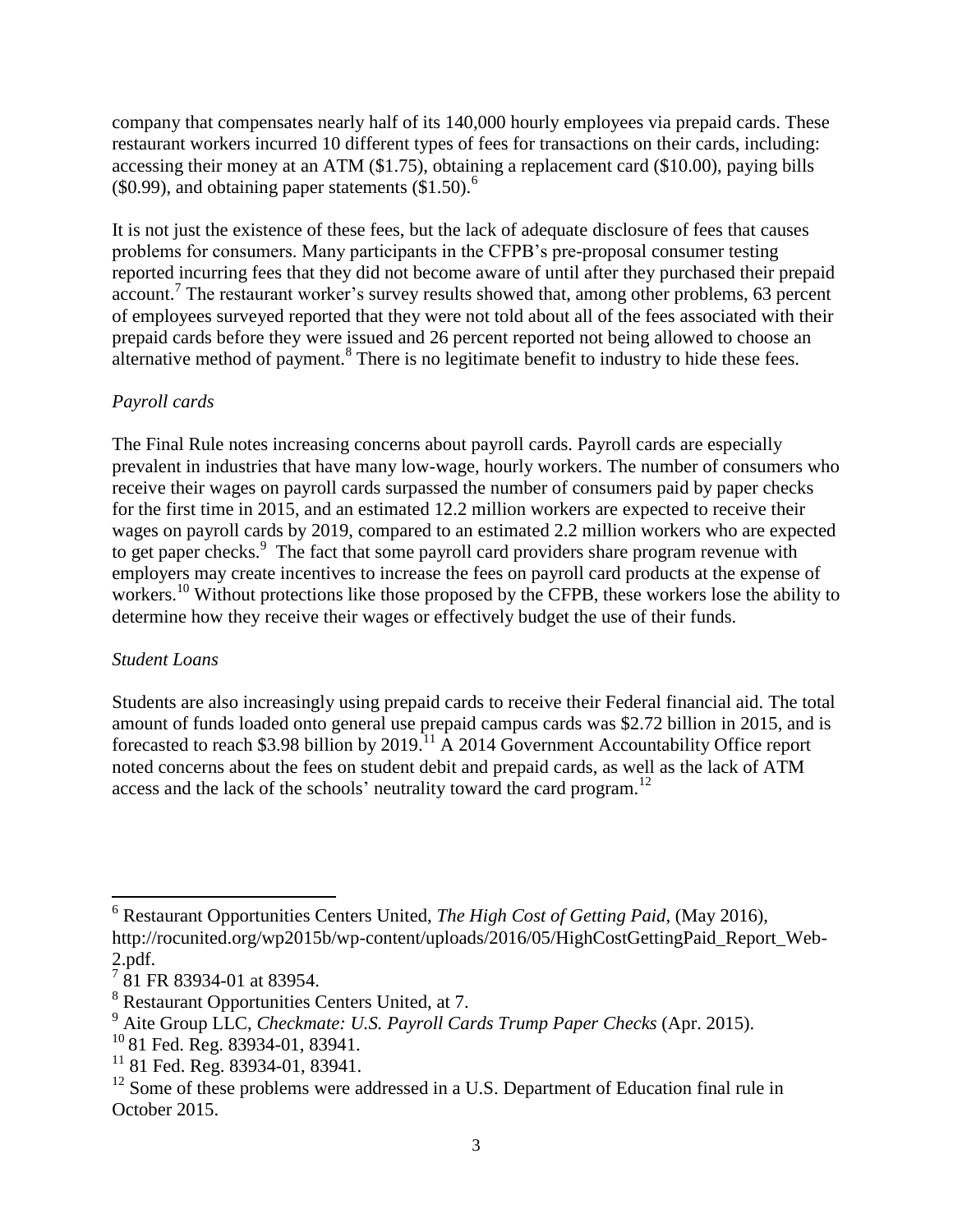#### *Retailers*

Prepaid cards are also available for sale at many retailer locations. The CFPB has noted that consumers buying these cards may be unaware of their associated fees due to the small packaging for the cards, their location in stores behind registers, and the limited selection available in many outlets. These factors combine to make it difficult for consumers to make informed purchases of these cards. $13$ 

#### *Payday Loans*

Compounding the problems mentioned above, the most predatory use of prepaid cards arises in the payday loan context. Some prepaid cards can be paired with payday loans and are called "hybrid cards." Most prepaid cards cannot be used to repay payday loans. This is because most of these cards have a feature that prevents third parties from initiating an ACH debit against the consumer's account based on a prior preauthorization. However, the payday lending industry has recently started selling its own prepaid cards that permit payments toward payday loans.

These hybrid cards enable a payday lender to take consumers' wages, which have been loaded onto a prepaid card, *before* consumers can even use them to cover their basic living expenses. In other words, consumers lose control of their own finances. Further, unlike the vast majority of prepaid cards, most of the payday lender prepaid cards have an overdraft feature that exposes consumers to overdraft fees. When consumers opt-in to the overdraft "protection," the prepaid card company will approve a transaction even if the card has insufficient funds. The overdraft and overdraft fee are then taken from the next deposit of funds. Beyond its deceptive labeling as "protection," this prepaid card feature is particularly noxious since many consumers have turned to prepaid cards in the first place in an attempt to try to avoid overdraft fees. Tellingly, one of the biggest providers of hybrid cards, NetSpend, explicitly advertises its card as a way to avoid overdraft fees, even though that company made over \$50 million in overdraft fees in 2014.<sup>14</sup>

These overdraft fees on hybrid cards, which average \$15 per overdraft, can add up quickly as the deficit in a consumer's account triggers multiple overdraft fees. Consumers who have overdraft "protection" incur an average of 7 overdraft fees per year. A quarter of these consumers incur 12 or more overdraft fees per year.<sup>15</sup> A recent survey confirmed that most prepaid card users do not want the option to overdraw their account. Consumers – especially the unbanked – use the cards to help control spending, stay out of debt, and avoid overdraft fees.<sup>16</sup>

l

<sup>&</sup>lt;sup>13</sup> 81 Fed. Reg. 83934-01, 83938.

<sup>&</sup>lt;sup>14</sup> Lisa Bertagnoli, *Payday lender prepaid cards: the worst plastic in the world?* (October 2015), http:// www.nasdaq.com/article/payday-lender-prepaid-cards-the-worst-plastic-in-the-worldcm531517#ixzz4ZKPwuzUW.

<sup>15</sup> National Consumer Law Center, *Payday Lender Prepaid Cards, Overdraft and Junk Fees Hit Cash-Strapped Families Coming and Going,* (July 2015),

https://www.nclc.org/images/pdf/high\_cost\_small\_loans/payday\_loans/Report\_PaydayLendersPr epaid71515.pdf.

<sup>16</sup> The Pew Charitable Trusts, *Banking on Prepaid,* (June 2015),

http://www.pewtrusts.org/~/media/assets/2015/06/bankingonprepaidreport.pdf?la=en.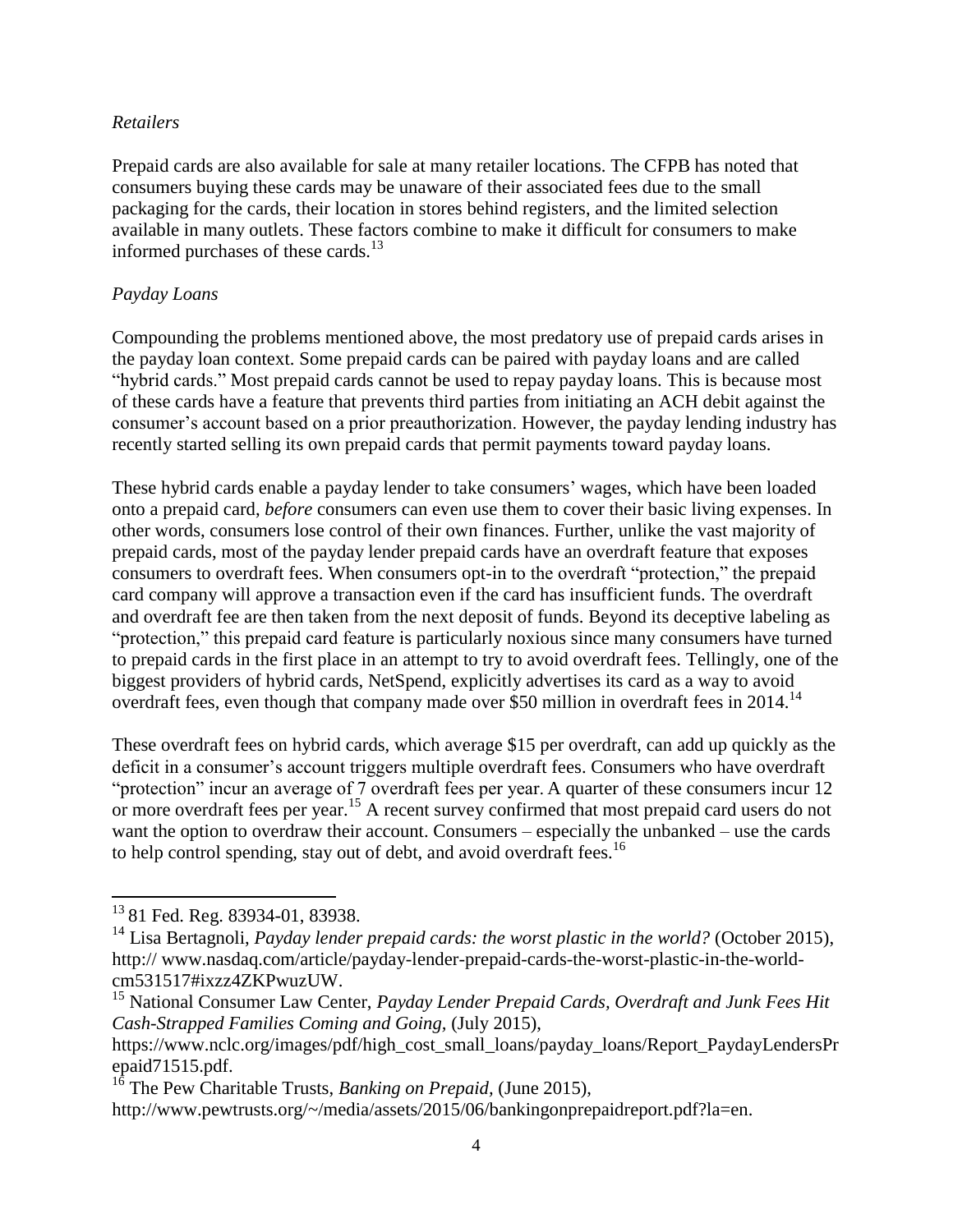Overdraft fees are not the only fees linked to these prepaid payday loan cards. These cards also carry other fees not found on mainstream prepaid cards, including preauthorized electronic ACH decline fees of \$1-\$14.95; stop payment fees of \$10-\$25; and ACH debit fees of \$4.95 for *successful* ACH payments.<sup>17</sup> These fees hit the most vulnerable of consumers: those who have to resort to payday loans, and do not even have a bank account from which the payday lender can withdraw funds.

In sum consumers who use prepaid cards frequently turn to them as a way of avoiding fees, yet these cards are burdened with poorly disclosed (or undisclosed) fees that are absent from similar products used by consumers who have access to mainstream products. Action is needed now to protect this growing, relatively unprotected segment of the population.

# *The CFPB's Prepaid Card Rule*

The CFPB's Final Rule provides a common sense approach to regulating this important product, by providing protections that consumers have come to expect in similar financial products. Among its key provisions protecting consumers, the Final Rule will:

- Protect prepaid card users against fraud and unauthorized charges;<sup>18</sup>
- Help consumers avoid hidden fees and comparison shop with a simple chart of common fees;<sup>19</sup>
- Provide convenient, free access to account transaction information and account balances; 20
- Require employers to inform employees they do not have to receive wages on a payroll card; and
- Require prepaid-credit cards to comply with existing credit card laws intended to protect consumers from predatory lending practices (protections include a required ability to repay analysis, limits on overdraft fees in the first year, and safeguards on how funds are repaid).

 $\overline{\phantom{a}}$ 

<sup>17</sup> National Consumer Law Center, *supra*, note 16, at 15.

 $18$  The Final Rule extends Regulation E's limited liability and error resolution requirement to all prepaid accounts.

<sup>&</sup>lt;sup>19</sup> The Final Rule requires the financial institution to provide both a short form and a long form disclosure to consumers that includes*, inter alia,* that the institution disclose: periodic fees, per purchase fees, ATM withdrawal fees, cash reload fees, ATM balance inquiry fees, customer services fees and inactivity fees.

<sup>&</sup>lt;sup>20</sup> The Final Rule requires a financial institution to provide periodic statements unless the institution provides specific information through enumerated alternatives, such as through the Internet or by phone.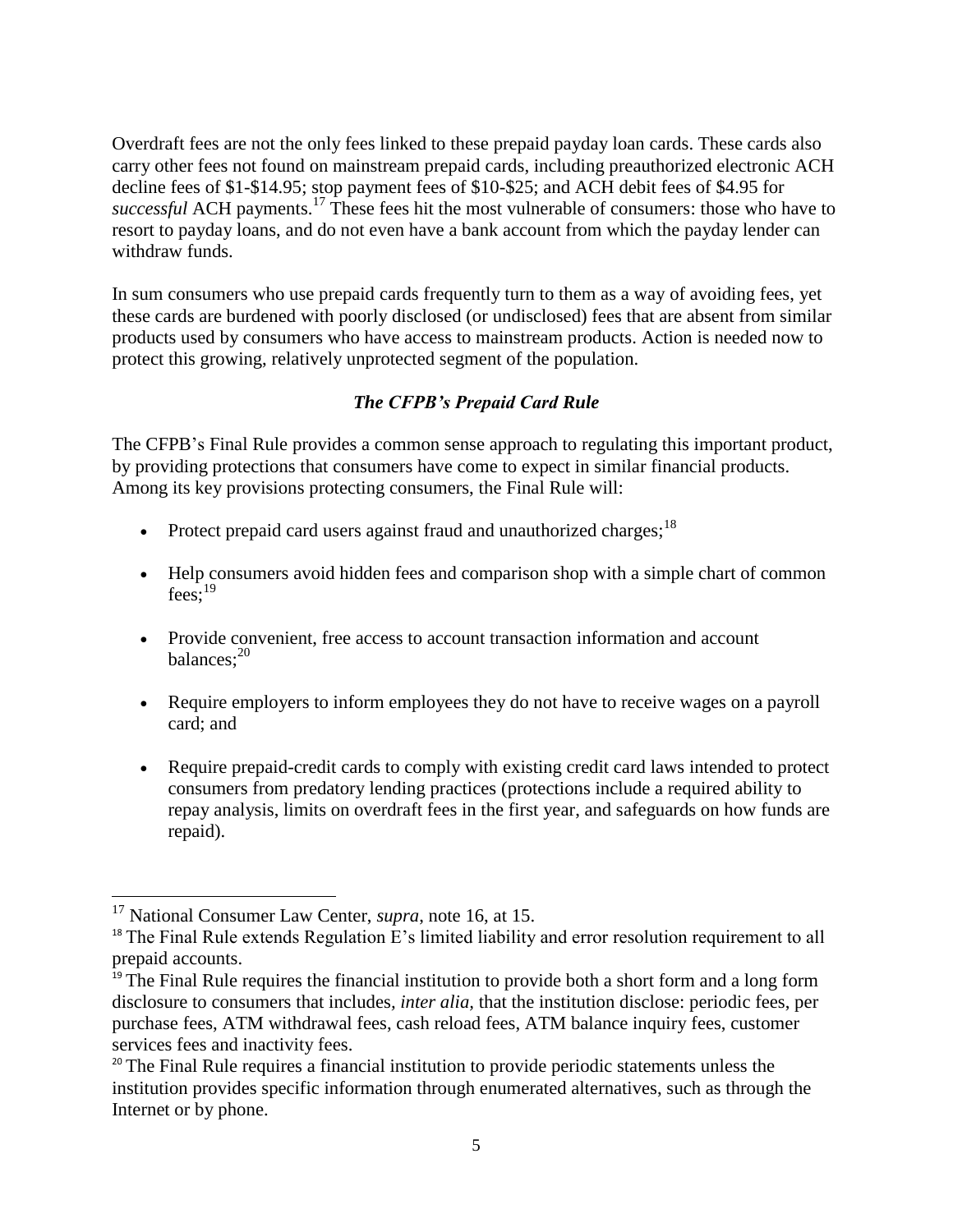Without these protections unscrupulous players in the prepaid card market will continue to gouge unsuspecting consumers with outrageous, undisclosed fees. Major players in the industry, such as Green Dot, support the Final Rule. In his testimony regarding the rule, Green Dot's CEO, Steve Streit, stated: "A football game with[out] rules and referees isn't a sport; it's a brawl. Like sports, to be successful, industry also needs rules and referees to ensure fairness, integrity and safety for all participants."<sup>21</sup>

Further, the Final Rule will not just protect the unbanked. It will also apply to mobile wallets; person-to-person payment products; student financial aid disbursement cards; tax refund cards; and certain federal, state, and local government benefit cards, such as those used to distribute unemployment insurance and child support. Providing these forms of payment with the same protections already afforded to debit and credit cards will protect consumers while, at the same time, promote the popularity of these forms of payment.

# *The Misplaced Effort to Undo the CFPB's Regulations*

The resolutions to stop implementation of the CFPB's Final Rule were filed under the [Congressional Review Act \(CRA\),](http://rulesatrisk.org/cra-about/) a law giving Congress, with the President's signature, a window to veto a rule from going into effect. The CRA has special provisions to expedite a vote and prevent a filibuster. If a rule is blocked by a CRA vote, the agency is *forever* barred from enacting a substantially similar rule unless Congress authorizes it.

Critics of the Final Rule claim that it is unfriendly to consumers and would cripple the electronic payment marketplace. This criticism is unfounded. The CFPB issued a Notice of Proposed Rulemaking on prepaid cards on May 23, 2012. It then engaged in a series of hearings on the proposed rule, reviewed over 65,000 comments on the proposal from industry and consumers, conducted market research, and engaged in consumer focus groups and testing of the proposed disclosures. The Final Rule is not a hastily implemented rush to judgment, but a result of a thoughtful, careful process that was designed to consider the needs of consumers, as well as issuers of prepaid cards. The CFPB even changed its proposal in a variety of ways to accommodate industry's concerns, after receiving its first round of industry comments. Portions of the rule are largely supported by both industry and consumer groups, such as the requirement to provide consumers with disclosures before they purchase prepaid accounts, and the use of standardized disclosures.<sup>22</sup>

In sum, the Final Rule provides common-sense protections to some of the most vulnerable consumers – those who do not have access to bank accounts. These protections are increasingly important as the use of these cards expands in the marketplace. The Final Rule also combats abuses that arise when prepaid cards are used by outliers in the prepaid card marketplace, such as payday lenders. The overdraft limits are largely supported by the prepaid card industry with only one major opponent, NetSpend, which is seeking to preserve the roughly \$50 million in overdraft and other fees it charges to struggling families each year.

 $\overline{\phantom{a}}$ <sup>21</sup> http://www.bankrate.com/financing/banking/green-dot-endorses-new-prepaid-rules/.

<sup>&</sup>lt;sup>22</sup> 81 Fed. Reg. 83934-01, 84010.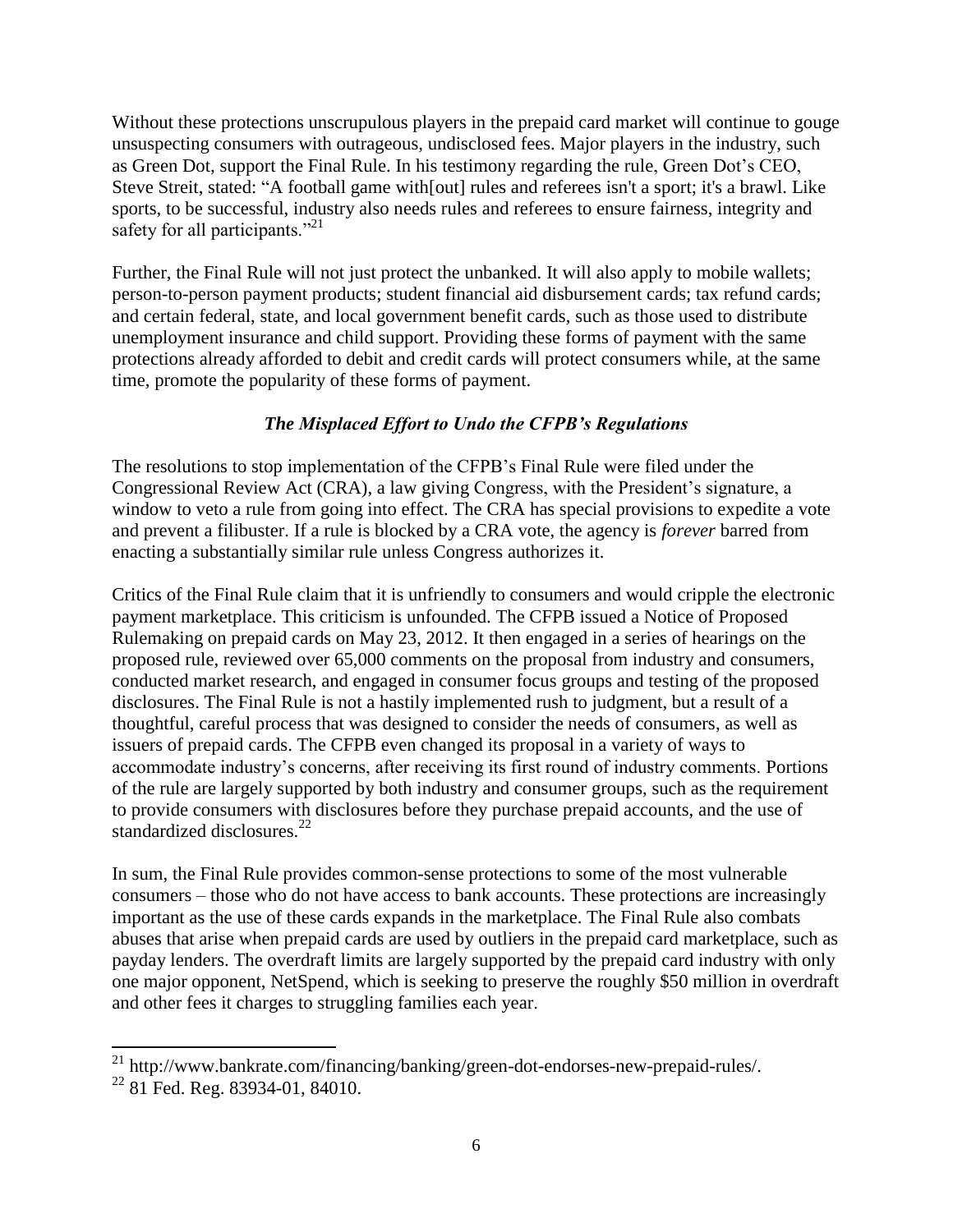Thank you for considering this comment and the important issues addressed herein. We urge you to oppose S.J. Res.19, H.J. Res. 62 and H.J. Res. 73, as they would forestall needed consumer protections in this relatively new and expanding segment of the marketplace.

Sincerely



Karl A Racine Attorney General for the District of Columbia

\_\_\_\_\_\_\_\_\_\_\_\_\_\_\_\_\_\_\_\_\_\_\_\_\_\_\_\_\_

\_\_\_\_\_\_\_\_\_\_\_\_\_\_\_\_\_\_\_\_\_\_\_\_\_\_\_\_\_

\_\_\_\_\_\_\_\_\_\_\_\_\_\_\_\_\_\_\_\_\_\_\_\_\_\_\_\_\_

Xavier Becerra California Attorney General

assi

Douglas S. Chin Attorney General for Hawaii

Stephen A. Levin

Stephen H. Levins Executive Director Hawaii Office of Consumer Protection

\_\_\_\_\_\_\_\_\_\_\_\_\_\_\_\_\_\_\_\_\_\_\_\_\_\_\_\_\_

Cita Madipa

\_\_\_\_\_\_\_\_\_\_\_\_\_\_\_\_\_\_\_\_\_\_\_\_\_\_\_

Lisa Madigan Illinois Attorney General

Ton Miller

\_\_\_\_\_\_\_\_\_\_\_\_\_\_\_\_\_\_\_\_\_\_\_\_

Tom Miller Iowa Attorney General

Thelle

Janet T. Mills Maine Attorney General

\_\_\_\_\_\_\_\_\_\_\_\_\_\_\_\_\_\_\_\_\_\_\_\_

Rico Etia

Brian E. Frosh Maryland Attorney General

\_\_\_\_\_\_\_\_\_\_\_\_\_\_\_\_\_\_\_\_\_\_\_\_

Maura Healey Massachusetts Attorney General

\_\_\_\_\_\_\_\_\_\_\_\_\_\_\_\_\_\_\_\_\_\_

 $\overline{C}$ 

Lori Swanson Minnesota Attorney General

\_\_\_\_\_\_\_\_\_\_\_\_\_\_\_\_\_\_\_\_\_\_\_\_